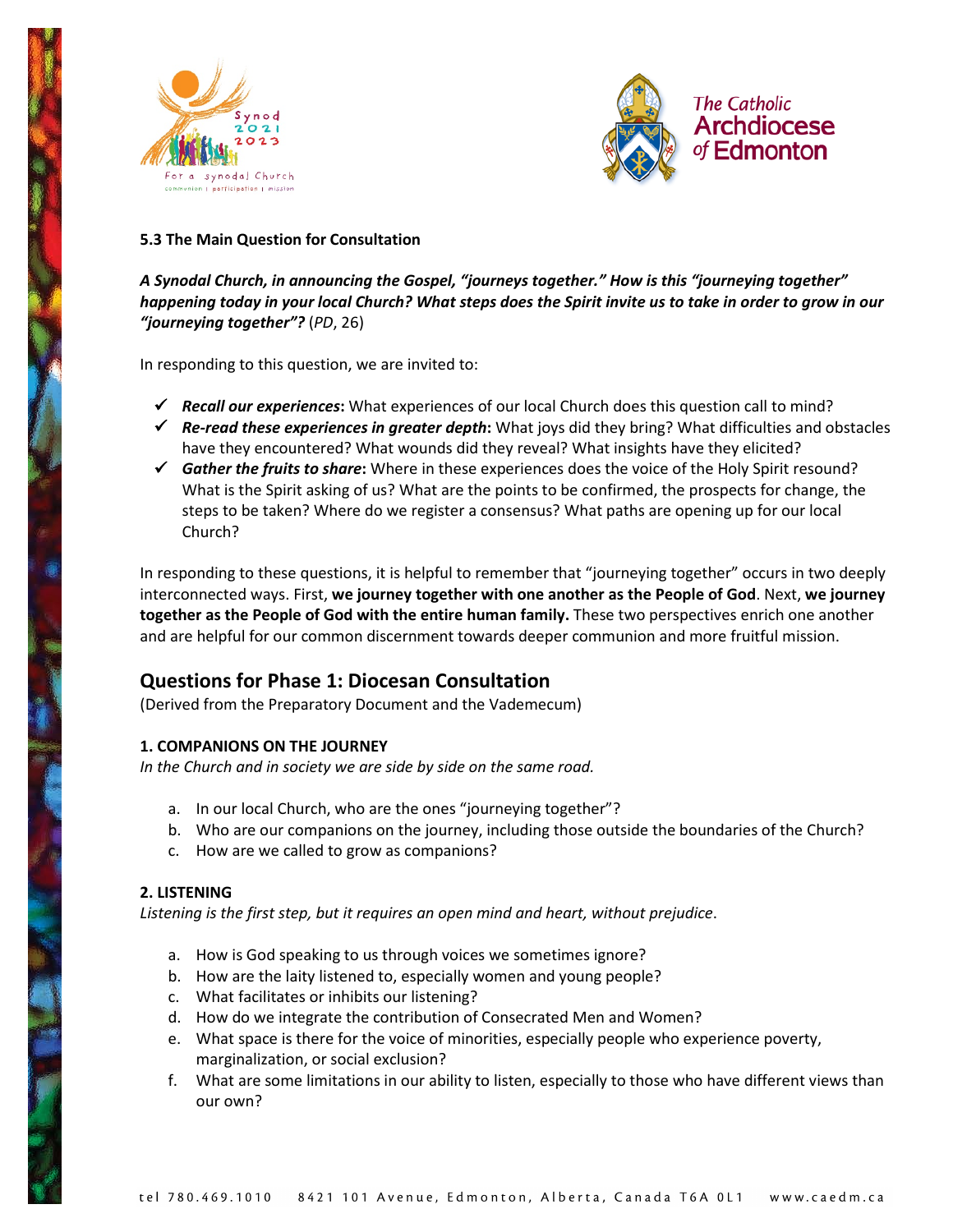



- g. How do we listen to the social and cultural context in which we live?
- h. How well do we listen to those on the peripheries?

# **3. SPEAKING OUT**

*All are invited to speak with courage and parrhesia, that is, in freedom, truth, and charity.* 

- a. What enables or hinders speaking up courageously, candidly, and responsibly in our local Church and in society?
- b. When and how do we manage to say what is important to us?
- c. How does the relationship with the local media work (not only Catholic media)?
- d. Who speaks on behalf of the Christian community, and how are they chosen?

#### **4. CELEBRATION**

*"Walking together" is only possible if it is based on communal listening to the Word and the celebration of the Eucharist.* 

- a. How do prayer and liturgical celebration inspire and direct our "journeying together"?
- b. How do they inspire the most important decisions?
- c. How do we promote the active participation of all the faithful in the liturgy?
- d. What space is given to the exercise of the ministries of Lector and Acolyte?

#### **5. CO-RESPONSIBLE IN THE MISSION**

*Synodality is at the service of the Church's mission, in which all her members are called to participate.* 

- a. Since we are all missionary disciples, how is every baptized person called to participate in the mission of the Church?
- b. What hinders the baptized from being active in mission?
- c. What areas of mission are we neglecting?
- d. How does the community support its members who serve society in various ways (social and political involvement, scientific research, education, promoting social justice, protecting human rights, caring for the environment, etc.)?
- e. How does the Church help these members to live out their service to society in a missionary way?
- f. How is discernment about missionary choices made and by whom?
- g. How are the different traditions that constitute the patrimony of many Churches, especially the Oriental ones, integrated and adapted, with respect to the synodal style, in view of an effective Christian witness?
- h. How does collaboration work in territories where different *sui iuris* Churches are present?

#### **6. DIALOGUE IN CHURCH AND SOCIETY**

*Dialogue is a path of perseverance that also includes silences and sufferings, but which is capable of gathering the experience of persons and peoples.* 

- a. What are the places and means of dialogue within our particular Church?
- b. How are divergences of vision, or conflicts and difficulties addressed?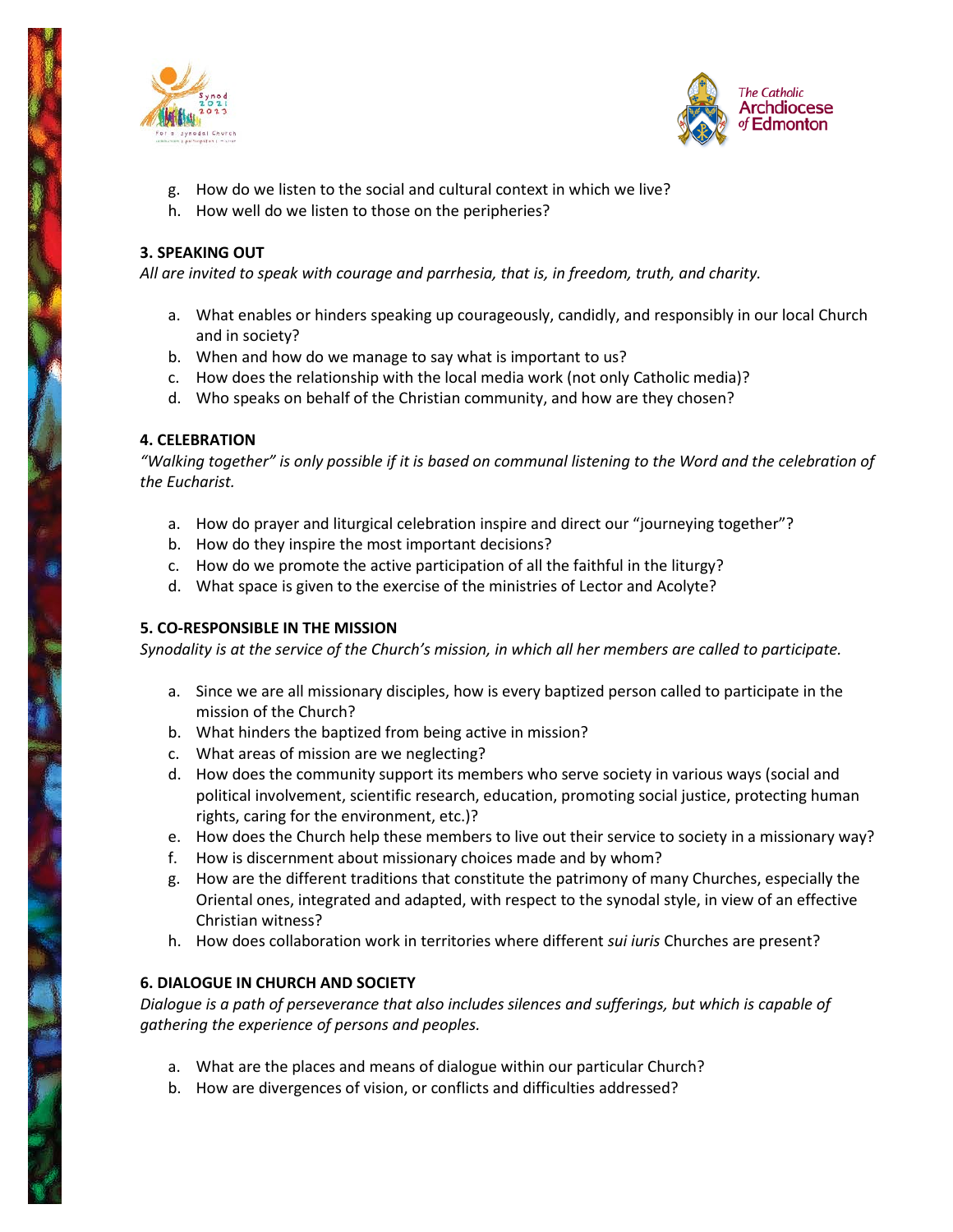



- c. How do we promote collaboration with neighbouring dioceses, religious communities in the area, lay associations and movements, etc.?
- d. What particular issues in the Church and society do we need to pay more attention to?
- e. What experiences of dialogue and collaboration do we have with believers of other religions and with those who have no religious affiliation?
- f. How does the Church dialogue with and learn from other sectors of society: the spheres of politics, economics, culture, civil society, and people who live in poverty?

#### **7. ECUMENISM**

*The dialogue between Christians of different confessions, united by one Baptism, has a special place in the Synodal journey.* 

- a. What relationships does our Church community have with members of other Christian traditions and denominations?
- b. What do we share and how do we journey together?
- c. What fruits have we drawn from this "journeying together"?
- d. What are the difficulties?
- e. How can we take the next step in walking forward with each other?

# **8. AUTHORITY AND PARTICIPATION**

A synodal Church is a participatory and co-responsible Church.

- a. How does our Church community identify the goals to be pursued, the way to reach them, and the steps to be taken?
- b. How is authority or governance exercised within our particular Church (Diocese/Eparchy)?
- c. How are teamwork and co-responsibility put into practice?
- d. How are evaluations conducted and by whom?
- e. How are lay ministries and the responsibility of lay people promoted?
- f. Have we had fruitful experiences of synodality on a local level?
- g. How do synodal bodies function at the level of the particular Church (Pastoral Councils in parishes and dioceses, Presbyteral Council, etc.)?

#### **9. DISCERNING AND DECIDING**

*In a Synodal style, decisions are made through discernment, based on a consensus that flows from the common obedience to the Spirit.* 

- a. By what procedures and methods do we discern together and make decisions?
- b. How can they be improved?
- c. How do we promote participation in decision-making within hierarchically structured communities?
- d. Do our decision-making methods help us to listen to the whole People of God?
- e. What is the relationship between consultation and decision-making, and how do we put these into practice?
- f. What tools and procedures do we use to promote transparency and accountability?
- g. How can we grow in communal spiritual discernment?